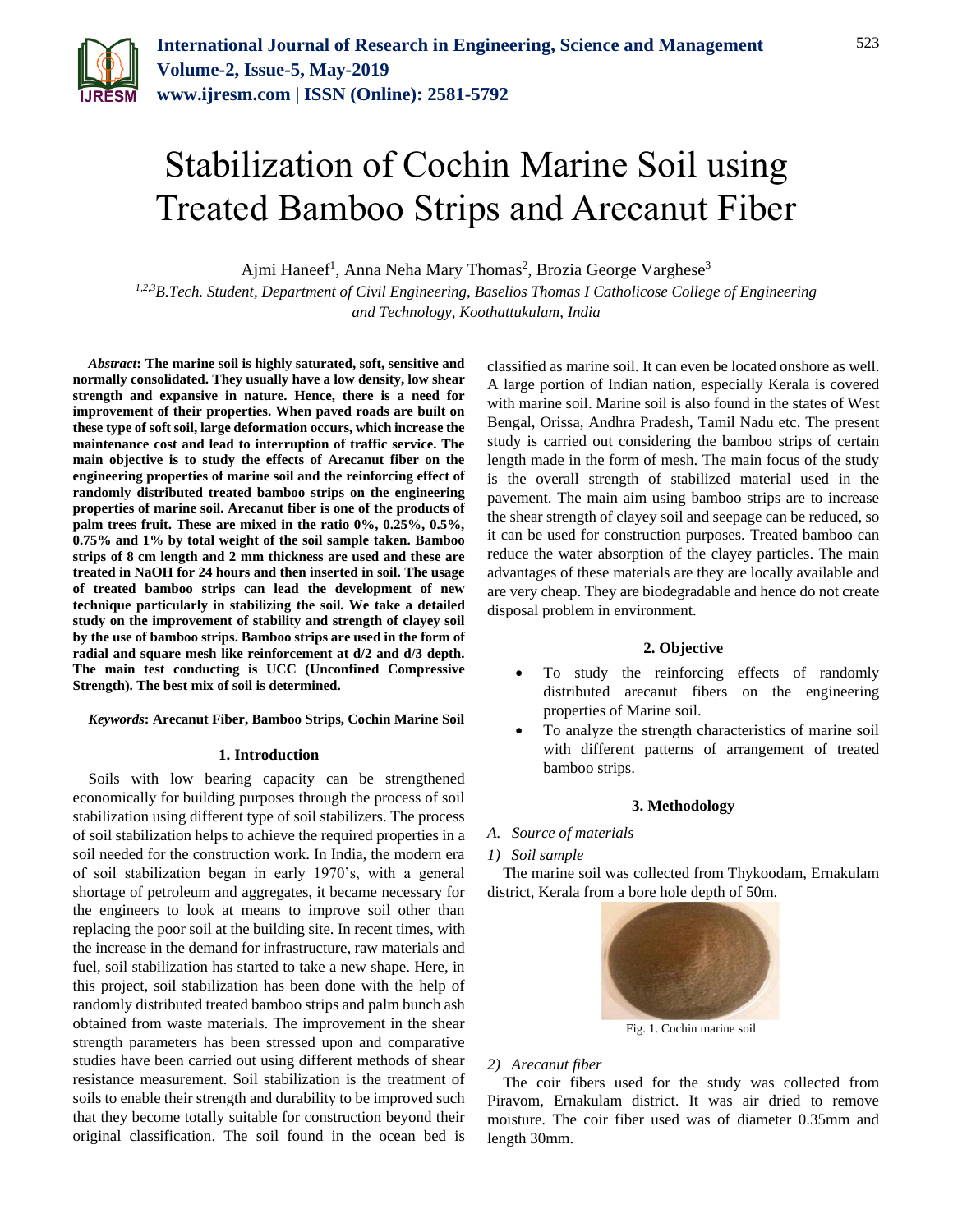

| Table 1 |                 |                                       |                                    |                     |  |
|---------|-----------------|---------------------------------------|------------------------------------|---------------------|--|
|         |                 | Physical Properties of Arecanut Fiber |                                    |                     |  |
|         | Diameter Length |                                       | Young's Modulus   Tensile strength |                     |  |
|         | $0.35$ mm       | $35$ mm                               | $28$ N/m <sup>2</sup>              | $2.3 \text{ N/m}^2$ |  |

## *3) Bamboo strips*

The bamboo strips used in this study was locally available. It was air dried to remove moisture. The bamboo were cut to obtain a uniform strips of 8 cm length and 2 mm thickness. For chemical treatment the bamboo strips used were dipped in NaOH solution for 24 hours. After 24 hours, the strips were removed from the beaker and allowed to dry at the room temperature for a week. Treating bamboo strips helps in removing impurities and to decrease the tendency of fiber to absorb water. Bamboo strips are used in the form of radial and square mesh like reinforcement at d/2 and d/3 depth.



Fig. 2. Square mesh reinforcement



Fig 3. Radial mesh reinforcement

*B. Conduction of tests to determine the basic properties of black cotton soil*

## *1) Specific gravity of soil*

Specific gravity is the ratio between the mass of any substance of definite volume divided by mass of equal volume of water. The specific gravity of the soil has been determined using pycnometer, as per IS: 2720 (part III 1980).

## *2) Liquid limit*

Liquid limit is the water content in which the soil behaves practically like a liquid but has small shear strength. The test has been carried out using the standard Casagrande apparatus as per IS 2720 (part  $V - 1965$ ).

## *3) Plastic limit*

Plastic limit is defined as minimum water content at which soil remains in plastic state. The plastic limit has been determined according to the IS: 2720 – (part V -1970).

## *4) Hydrometer analysis*

Hydrometer analysis is a widely used method of obtaining an estimate of the distribution of soil particle sizes from the 0.075 mm sieve to around 0.01 mm. It is conducted according to IS 2720 (Part 4:1980).

## *5) Standard Proctor Test*

The Proctor compaction test is a laboratory method of experimentally determining the optimal moisture content at which a given soil type will become most dense and achieve its maximum dry density. Compaction behavior has been found out as per IS: 2720 – (part VIII -1980).

## *6) Unconfined Compression Test*

The UCC test were conducted by using unconfined compression testing machine. According to IS: 2720 (part 10 – 1973). UCC is conducted for both arecanut fiber and bamboo strips arrangement.

## **4. Result and discussions**

*Compaction:* From the test series conducted with arecanut

| Table 2                              |                                 |                       |  |  |  |  |
|--------------------------------------|---------------------------------|-----------------------|--|--|--|--|
| Basic property of cochin marine soil |                                 |                       |  |  |  |  |
| S. No.                               | Properties                      | Value                 |  |  |  |  |
|                                      | Specific gravity                | 2.64                  |  |  |  |  |
| 2                                    | Liquid limit                    | 39%                   |  |  |  |  |
| 3                                    | Plastic limit                   | 26%                   |  |  |  |  |
| 4                                    | Plasticity index                | 13%                   |  |  |  |  |
| 5                                    | Optimum moisture content        | 30%                   |  |  |  |  |
| 6                                    | Maximum dry density             | $1.32 \text{ kN/m}^3$ |  |  |  |  |
| 7                                    | Unconfined compressive strength | 341.2 $kN/m^2$        |  |  |  |  |

fiber for the percentages  $0.25\%$ ,  $0.5\%$ ,  $0.75\%$  and  $1\%$  it is observed that the maximum dry density increases from 1.32  $kN/m<sup>3</sup>$  to 1.52 kN/m<sup>3</sup> at 0.75% of arecanut fiber beyond which it decreases as shown in Fig. 4.



Fig. 4. Compaction behavior of marine soil with arecanut fiber



Fig. 5. Unconfined compressive strength of Cochin marine soil with arecanut fiber